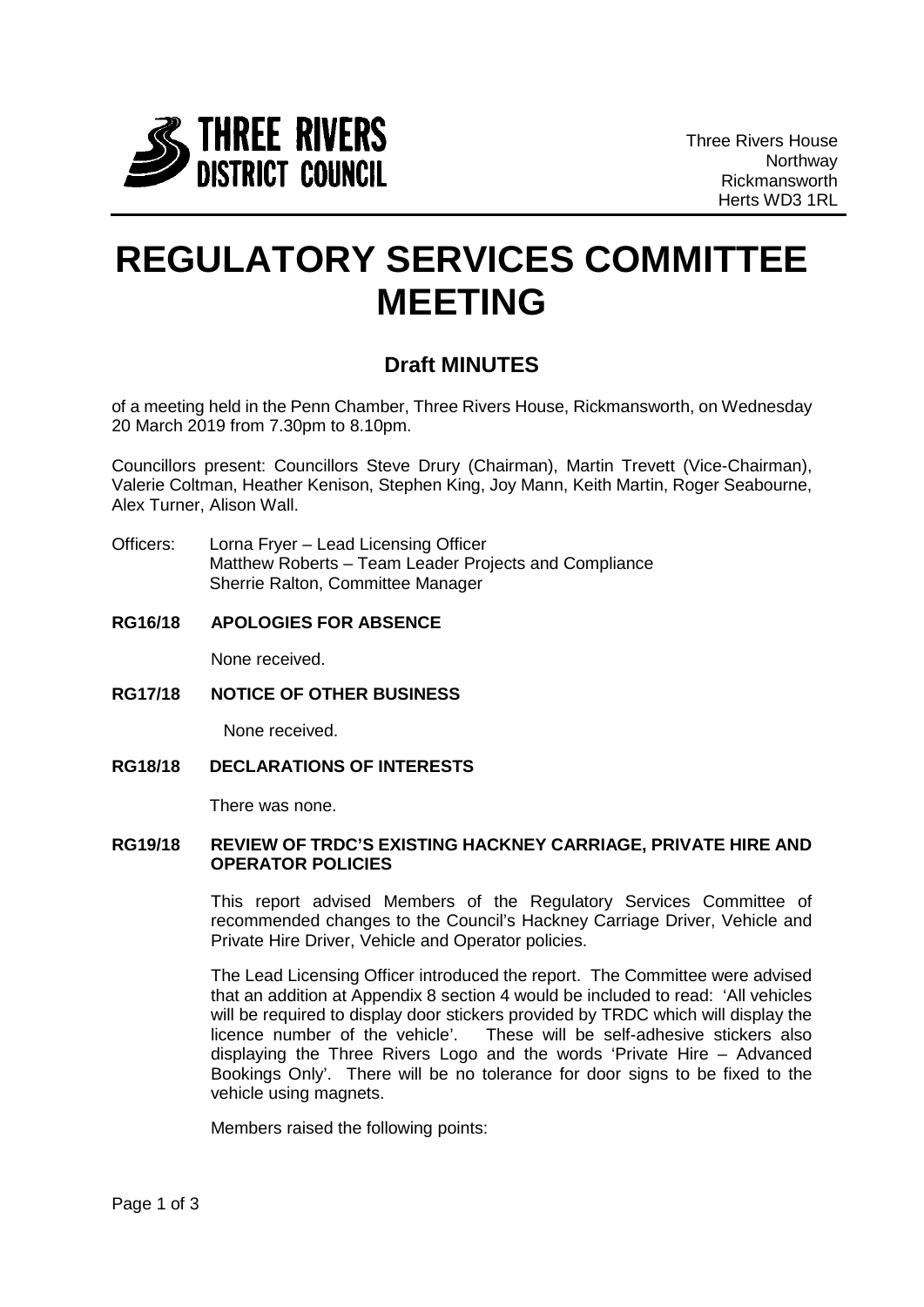- The penalty point system of enforcement referred to on page 34 of the Policy gave a rating of 6 points for use of handheld phone or radio whilst driving. Members felt this was too low and should be raised to the maximum of 12 points incurring an instant ban. The Policy should also include breaches of Protection Spaces Order (PSO). The Lead Licensing Officer will amend the Policy to take into account of the higher rating for using mobiles whilst driving and to include points for breaching a PSO.
- Officers would need to bear in mind any future Brexit implications on drivers with European Driving Licences.
- Safeguarding, paragraph 2.15.1, Members asked what 'appropriate action' would be for drivers whose mandatory Safeguarding Training was outstanding. There was a suggestion that examples of 'appropriate action' should be included in the policy. The Lead Licensing Officer explained that there could be numerous reasons for the training to be outstanding, and may not be the fault of the driver, e.g. training course being cancelled. Therefore 'appropriate action' would need to be flexible.
- Where would the Safeguarding Training take place? The Lead Licensing Officer said the training could either be organised through Watford Borough Council, or at TRDC. It could be outsourced, or drivers were also able to arrange their own training. The frequency of training varies. All drivers would have to attend training when they first applied for their licence. The intention was for all current drivers to undertake training over the next three years.
- Paragraph 2.26, wheelchair accessibility. What could be done to encourage drivers to have wheelchair accessible vehicles? All Hackney Carriage Vehicles were wheelchair accessible and the policy wording would encourage Private Hire Vehicles to be wheelchair accessible, however it was very expensive.
- Hackney Carriage, Private Hire and Operator Sub Committee Training was included in the annual Licensing and Regulatory Training provided for Members.
- The Lead Licensing Officer advised that seat belts were recommended but not mandatory for Taxi Drivers for safety reasons.
- Licences clearly state the maximum number of passengers that can be carried in each vehicle.
- Hackney Carriage and Private Hire vehicles both have different coloured plates so would be easily identified. Hackney Carriages were governed by the bye laws and Private Hire vehicles were governed by policy and legislation.
- According to legislation children over three years of age would be legally able to sit in the front seat of a vehicle.
- Conversations were taking place with neighbouring Local Authorities. Officers were looking at producing a Driver's Handbook to include basic expectations. They were also looking at a monthly newsletter with neighbouring local authorities. The Lead Licensing Officer would put the suggestion forward at the forthcoming Operator's meeting a for a